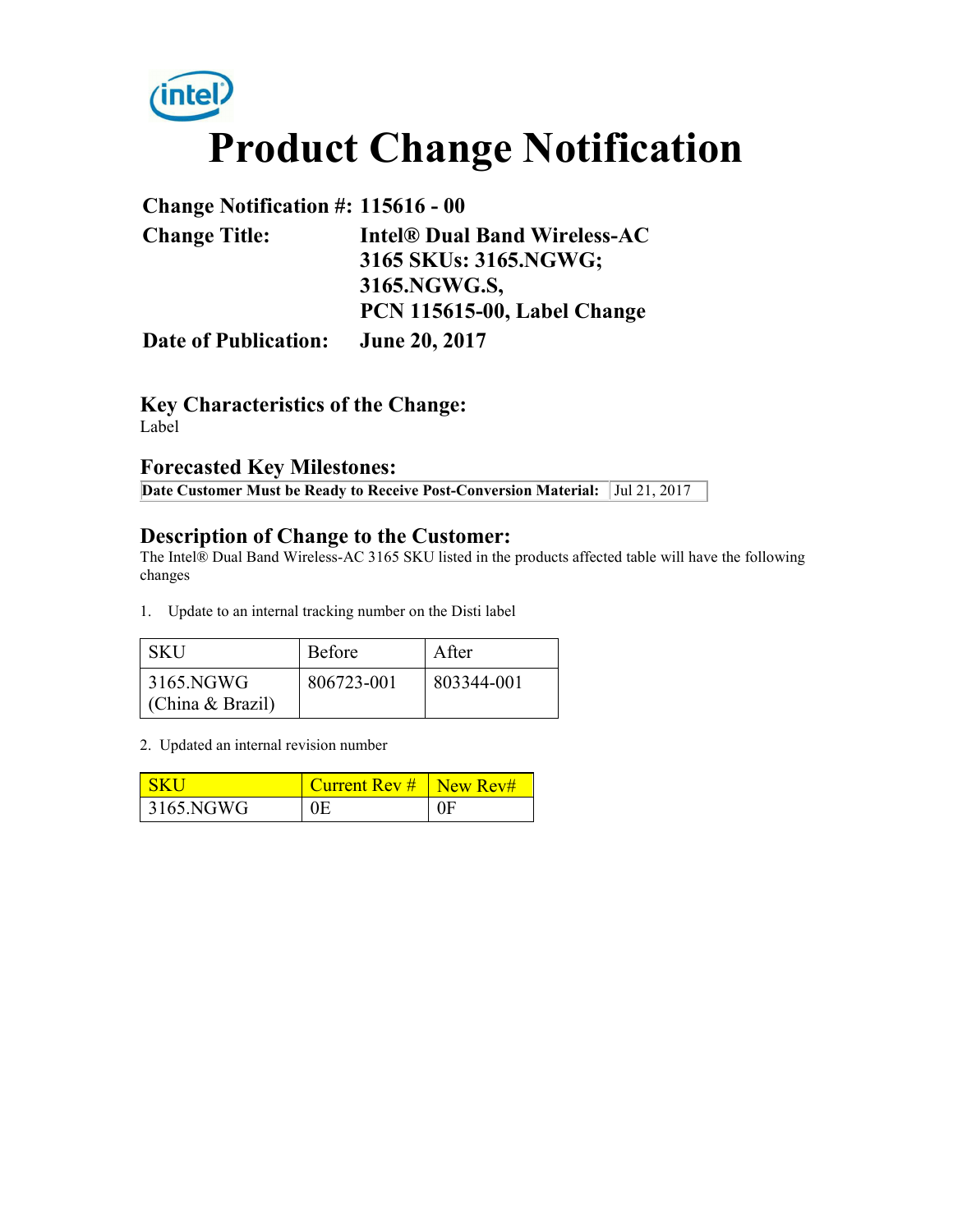

#### **Customer Impact of Change and Recommended Action:**

The label change does not affect the functionality of the product. Customers should be aware of the changes and take any necessary steps to insure no impact for their receiving and processing of the product in their manufacturing.

Milestone dates are estimates and subject to change based on business and operational conditions.

Please contact your local Intel Field Sales Rep if you have any further questions about these changes.

\* Other names and brands may be claimed as the property of others.

| ⊩Product Code | MM#    | Trouders Ameeted / Then Ordering Coucs.<br>Pre Change TA | <b>Post Change TA</b> |
|---------------|--------|----------------------------------------------------------|-----------------------|
| 3165.NGWG     | 940106 | H71304-007                                               | H71304-008            |
| 3165.NGWG.S   | 940107 | H72060-005                                               | H72060-006            |

#### **Products Affected / Intel Ordering Codes:**

### **PCN Revision History:**

| <b>Date of Revision:</b> | <b>Revision Number:</b> | Reason:                  |
|--------------------------|-------------------------|--------------------------|
| June 20, 2017            | 00                      | Originally Published PCN |